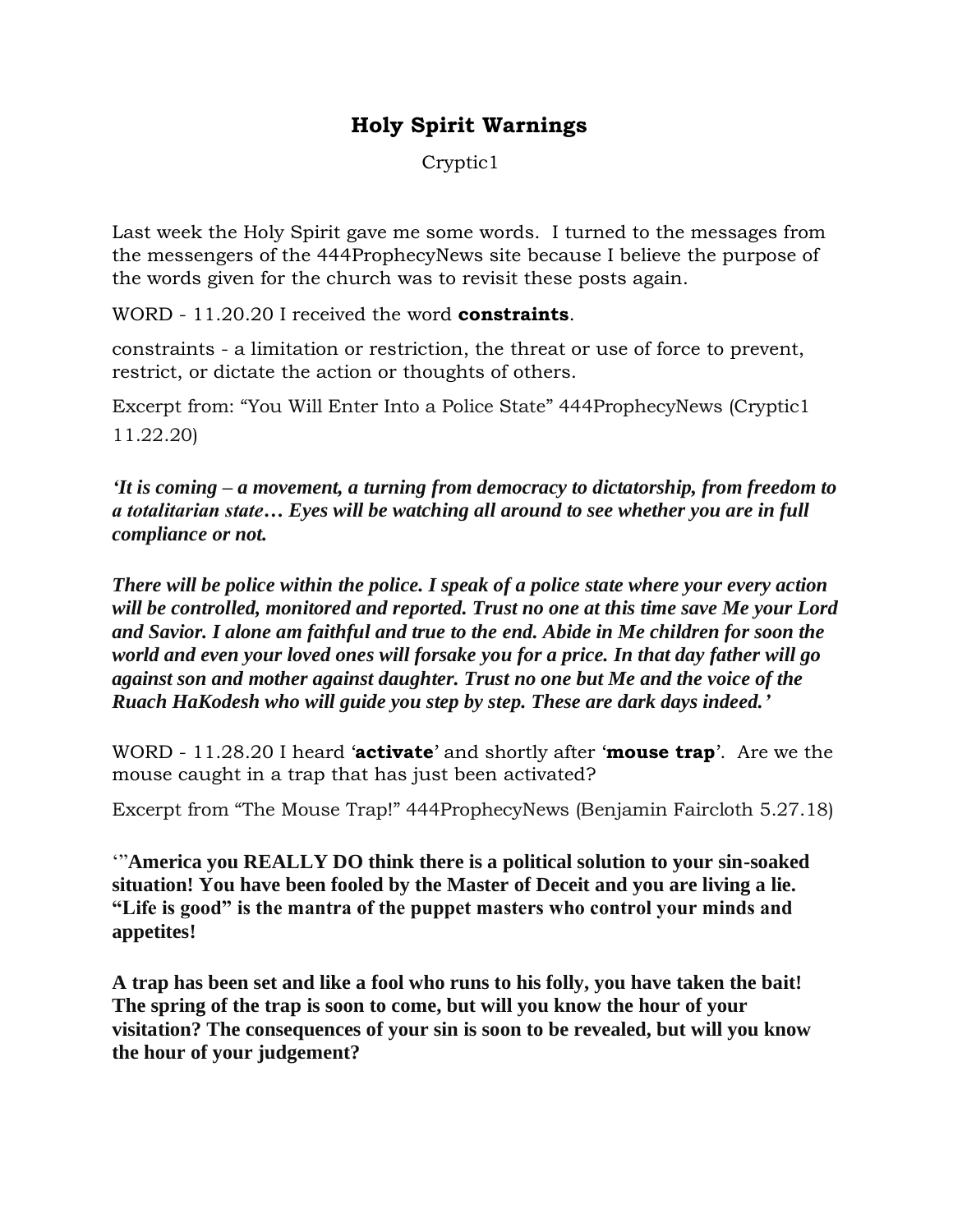**Call unto Me, and I will show you the way of escape and the route of safety, and the course you should take. Ask Me and I will answer you in the midst of the great floods of judgement**!'

WORD - 11.28.20 I was watching President elect Joe Biden on the news and I heard '**expendable**'.

expendable - of little significance when compared to an overall purpose, and therefore able to be abandoned.

Excerpt from "RAPID PLUNGE Leading to his own demise!" 444ProphecyNews (Victoria Ang 11.11.20)

In this prophetic dream set in a very large mall, Joe Biden steps into an elevator which rapidly descends downwards.

Following is an excerpt of the messenger's interpretation of the dream.

'While it may APPEAR to the masses of people (mall). That Joe Biden is on TOP. He will soon make a RAPID PLUGE on a downward turn . Leading to his own demise!'

WORD - 11.29.20 I was driving through a residential area surrounded by beautiful homes and thought to myself how safe would this place be in the event of a war? As I started to go down a slight incline I heard the Holy Spirit say '**war is on the horizon**'.

Excerpt from "PROPHETIC WARNING: ATTACK!!//War is Coming!!" 444ProphecyNews (Elizabeth Marie 11.30.20)

'I believe that the LORD is warning us of what is coming so we can pray. We know that the spiritual war in the heavenly realm is raging, and is manifesting here on earth. There are 'wars and rumors of wars,' like JESUS predicted there will be in the end times. We are seeing these rumblings with possible WW3, a civil war, and wars against humanity on the horizon.

Then, on  $11/21/20$ , I was woken up to these words:

## **The Great War is Coming – Get Ready for it**!

**Truth is No More** [Jeremiah 7:29]'

WORD - 11.29.20 I received '**the media is complicit**'.

complicit - involved with others in in an activity that is unlawful or morally wrong.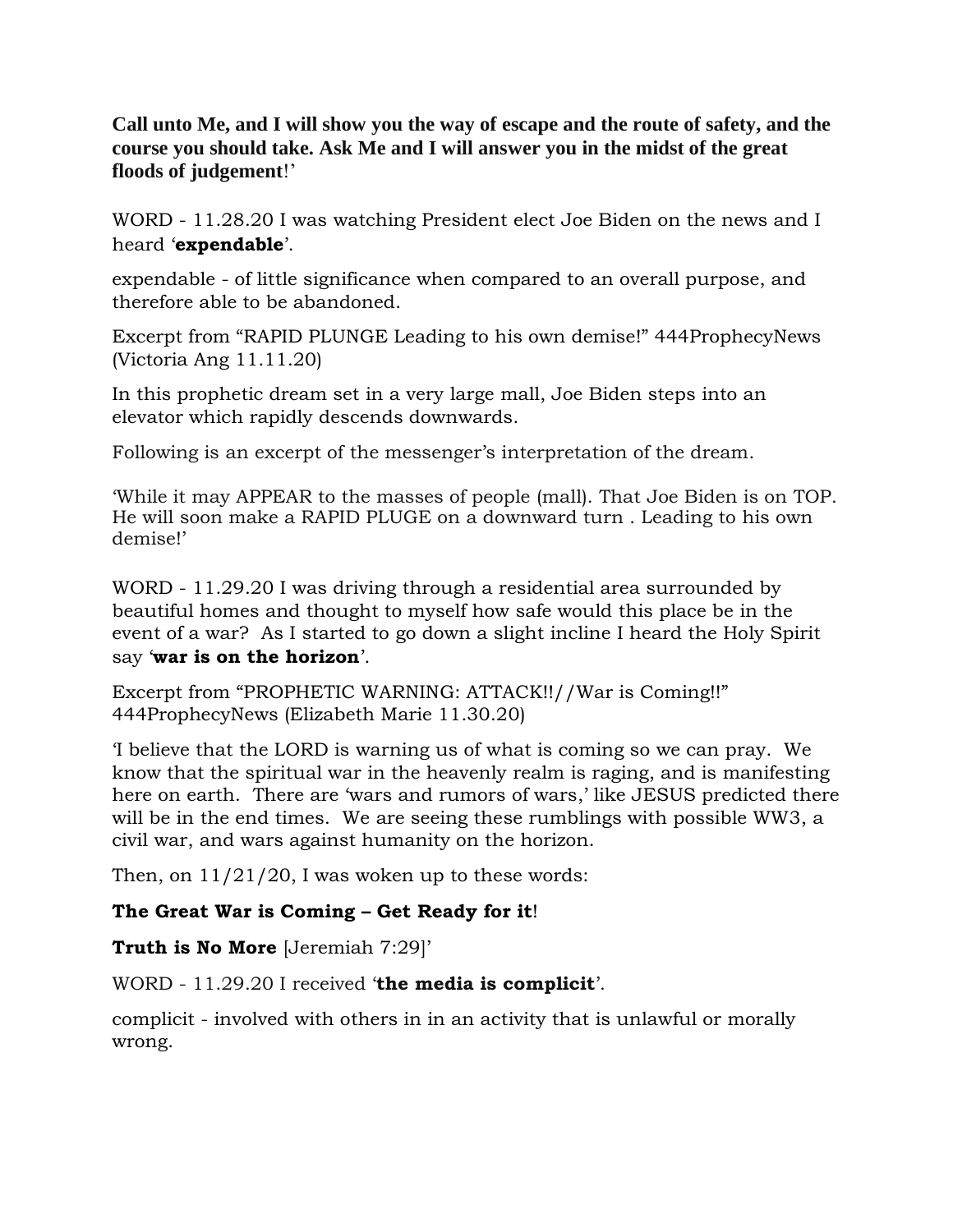The Holy Spirit gave me a message on 11.28.20 which I have yet to post. This is an excerpt.

'**Soon, soon and very soon things will come into play like a finely orchestrated ensemble with (the actors) your media and the legislators (the puppets) - all working in fruition to bring about the greatest deception the world has known. Be not deceived children**.'

WORD - 11.30.20 I heard '**He's coming for the church**'.

Excerpt from: 'I Withhold My Anger No Longer' 444ProphecyNews (Alan Carrico 7.9.20)

**Hello My son, this is Jehovah Elohim speaking with you this day. My children I now judge your filthy churches, as they have become an abomination to Me. I AM calling many of you out from your churches as I now judge all houses of worship that have forsaken Me for filthy lucre. I judge the pastors and will expose their deeds before everyone. I then expose the leadership of these churches that are complicit in their doings. I will then judge the people, for they love having their ears tickled and making them feel content in their sin. ALL will be exposed! Judgment begins in the House of the Lord and I now throw down all abominations in churches who give me lip service, but their hearts are far from Me. This judgment has already begun, but it now increases with great intensity as My righteous anger is kindled against these houses of horror. They will know Whom it is they have angered. Many will repent, but most will not. This is a most somber message, but I withhold My anger no longer. I AM.**

WORD - 11.30.20 I was housesitting my daughter's cat. The cat woke me up in the middle of the night meowing and letting me know she was hungry. In my spirit I heard '**hunger is coming**'.

Excerpt from 'HUNGER / HAND OF JUDGMENT upon the land' 444ProphecyNews (Elizabeth Marie 4.25.20)

'"**FAMINE is coming.**

**The BLACK HORSE rides.**

**Those who have heeded the warnings have prepared.**

**For those who couldn't, I will provide for.**

**For all others, it will be a trying time of no food and hunger.**

**The LAND OF PLENTY will no longer be.**

**This is part of their plan to control and bring you into captivity. (Jeremiah 15:2)**